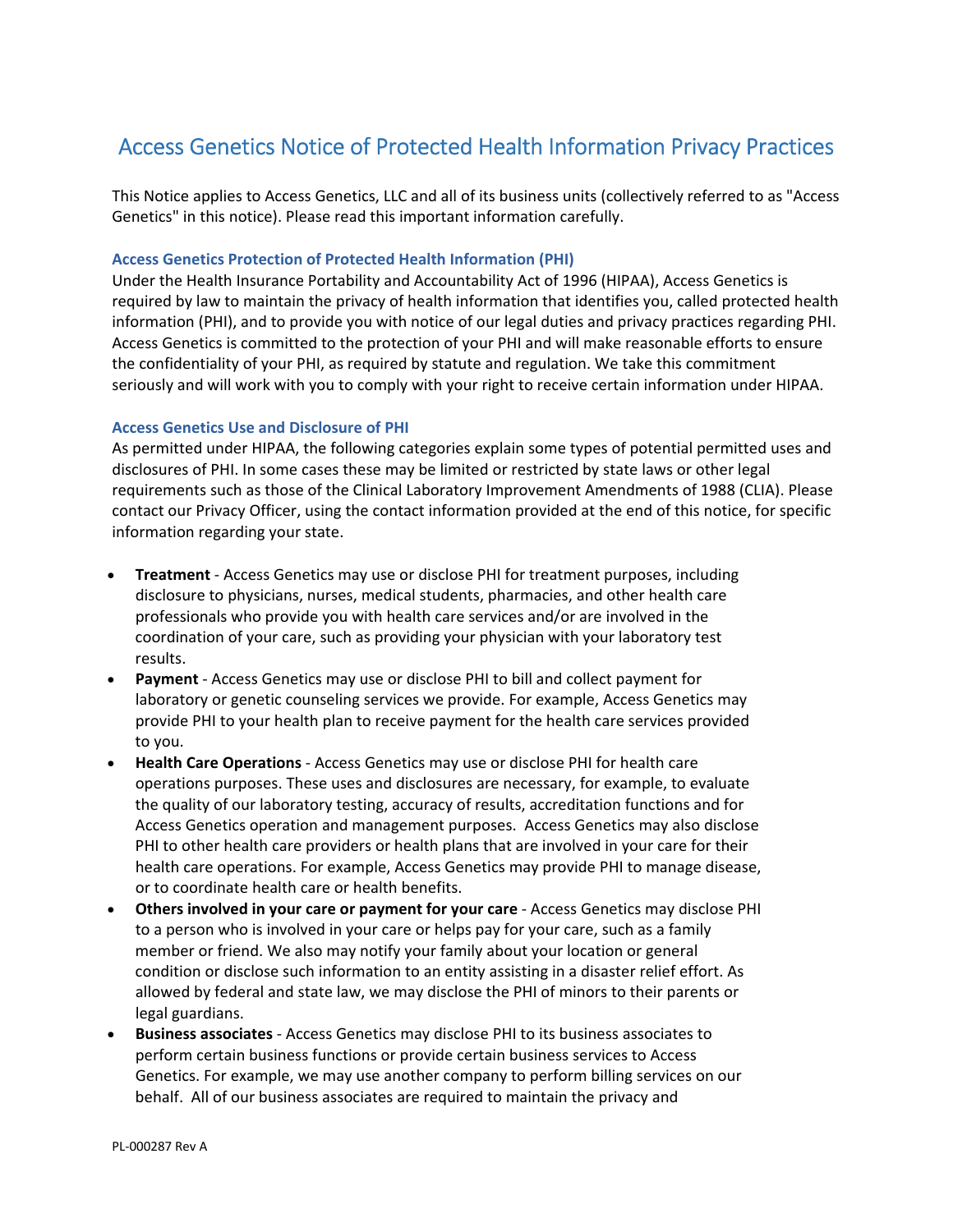confidentiality of your PHI. In addition, at the request of your health care providers or health plan, Access Genetics may disclose PHI to their business associates for purposes of performing certain business functions or health care services on their behalf. For example, we may disclose PHI to a business associate of Medicare for purposes of medical necessity review and audit.

- **Disclosure for judicial and administrative proceedings** ‐ Under certain circumstances, Access Genetics may disclose your PHI in the course of a judicial or administrative proceeding, including in response to a court or administrative order, subpoena, discovery request, or other lawful process.
- **When required by law** ‐ Access Genetics must disclose your PHI if required to do so by federal, state, or local law.
- **Public Health** ‐ Access Genetics may use or disclose PHI for public health activities and purposes to a public health authority that is permitted by law to collect or receive the information. This may include coroners, medical examiners and other agencies responsible for collecting this information.
- **Health Oversight** ‐ Access Genetics may disclose PHI to a health care oversight agency for activities authorized by law such as audits, civil, administrative, or criminal investigations and proceedings/actions, inspections, licensure/disciplinary actions, or other activities necessary for appropriate oversight of the health care system, government benefit programs, and compliance with regulatory requirements and civil rights laws.
- **Law Enforcement** ‐ We may disclose protected health information, so long as applicable legal requirements are met, for law enforcement purposes.
- **Criminal Activity ‐** Consistent with applicable federal and state laws, we may disclose your protected health information, if we believe that the use or disclosure is necessary to prevent or lessen a serious or imminent threat to the health or safety of a person or the public. We may also disclose protected health information if it is necessary for law enforcement authorities to identify or apprehend an individual.
- **Personal Representative** ‐ Access Genetics may disclose PHI to your personal representative, as established under applicable law, or to an administrator, executor, or other authorized individual associated with your estate.
- **Research** ‐ Access Genetics may use and disclose PHI for research purposes. Limited data or records may be viewed by researchers to identify patients who may qualify for their research project or for other similar purposes, so long as the researchers do not remove or copy any of the PHI. Before we use or disclose PHI for any other research activity, one of the following will happen: 1) a special committee will determine that the research activity poses minimal risk to privacy and that there is an adequate plan to safeguard PHI; 2) if the PHI relates to deceased individuals, the researchers give us assurances that the PHI is necessary for the research and will be used only as part of the research; or 3) the researcher will be provided only with information that does not identify you directly.
- **National Security and Military Activity.** When appropriate conditions apply, we may use or disclose protected health information of individuals who are armed forces personnel. We may also disclose your protected health information to authorized federal officials for conducting national security and intelligence activities, including for the provision of protective services to the President or others legally authorized.
- **Workers' compensation** ‐ As authorized by applicable laws, Access Genetics may use or disclose PHI to comply with workers' compensation or other similar programs established to provide work‐related injury or illness benefits.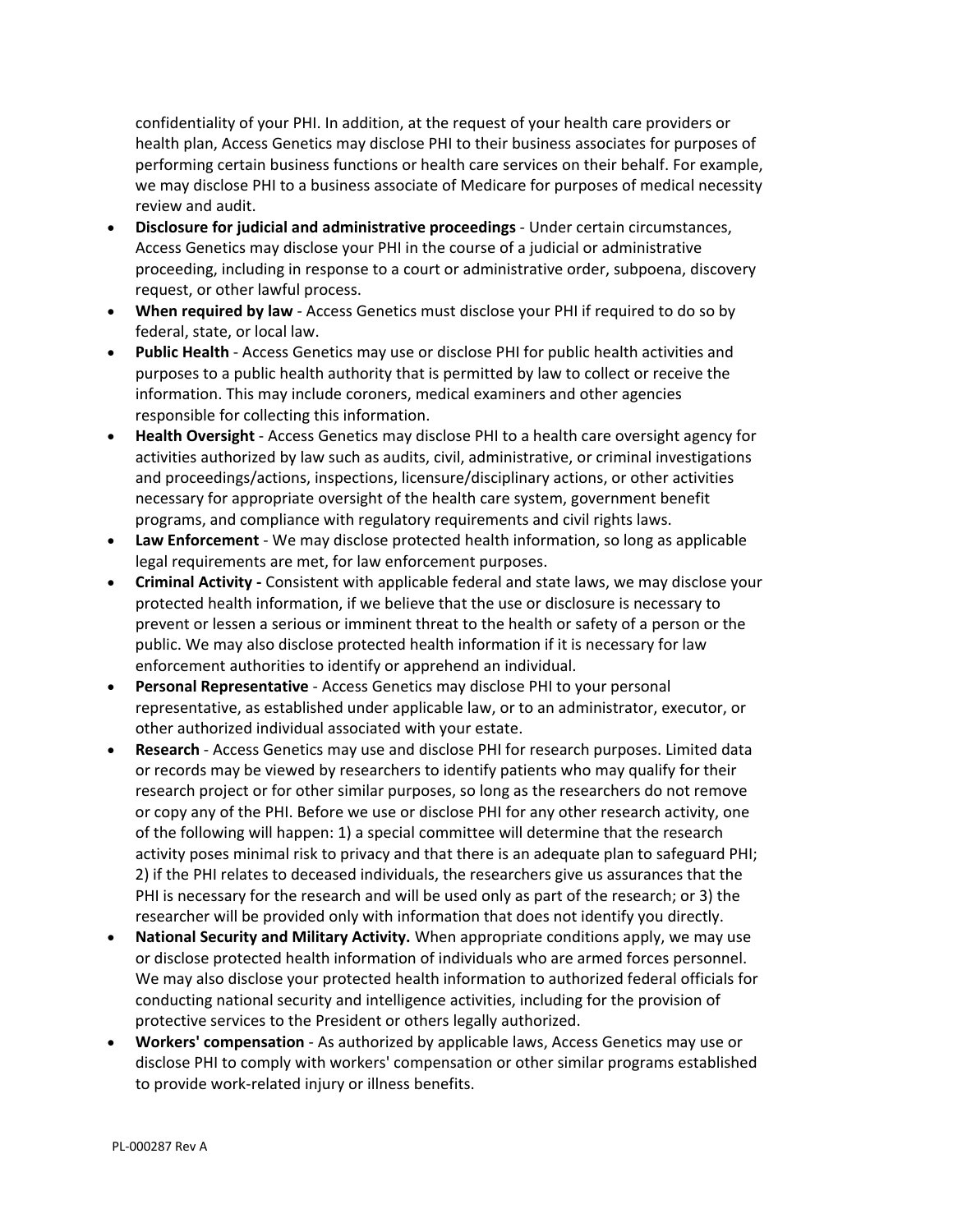**De‐identified Information and Limited Data Sets**: Access Genetics may use and disclose health information that has been "de-identified" by removing certain identifiers making it unlikely that you could be identified. Access Genetics also may disclose limited health information, contained in a "limited data set". The limited data set does not contain any information that can directly identify you. For example, a limited data set may include your city, county and zip code, but not your name or street address.

# **Other Uses and Disclosures of PHI**

For purposes not described above, including uses and disclosures of PHI for marketing purposes and disclosures that would constitute a sale of PHI, Access Genetics will ask for patient authorization before using or disclosing PHI. If you signed an authorization form, you may revoke it, in writing, at any time, except to the extent that action has been taken in reliance on the authorization.

#### **Specific Authorized Uses of PHI**

To the extent you have provided a written authorization for more expansive use of PHI than is contained in this Notice, Access Genetics may rely on this directive to guide PHI use and disclosure. This authorization shall continue indefinitely until and unless specifically revoked by a subsequent written document.

#### **Information Breach Notification**

Access Genetics is required to provide patient notification if it discovers a breach of unsecured PHI unless there is a demonstration, based on a risk assessment, that there is a low probability that the PHI has been compromised. You will be notified without unreasonable delay and no later than 60 days after discovery of the breach. Such notification will include information about what happened and what can be done to mitigate any harm.

#### **Patient Rights Regarding PHI**

Subject to certain exceptions, HIPAA establishes the following patient rights with respect to PHI:

- **Right to Receive a Copy of the Access Genetics Notice of Privacy Practices** ‐ You have a right to receive a copy of the Access Genetics Notice of Privacy Practices at any time by contacting us at phisupport@access‐genetics.com, calling us at 855.202.6109 and asking for the Access Genetics PHI Support Group, or by sending a written request to: PHI Support Group, Access Genetics, 7400 Flying Cloud Drive, Suite 150, Eden Prairie, MN 55344. This notice is also posted on the Access Genetics internet site at: http://www.access‐genetics.com/resources/PrivacyPolicy.pdf
- **Right to Request Limits on Uses and Disclosures of your PHI** ‐ You have the right to request that we limit: 1) how we use and disclose your PHI for treatment, payment, and health care operations activities; or 2) our disclosure of PHI to individuals involved in your care or payment for your care. Access Genetics will consider your request, but is not required to agree to it unless the requested restriction involves a disclosure that is not required by law to a health plan for payment or health care operations purposes and not for treatment, and you have paid for the service in full out of pocket. If we agree to a restriction on other types of disclosures, we will state the agreed restrictions in writing and will abide by them, except in emergency situations when the disclosure is for purposes of treatment.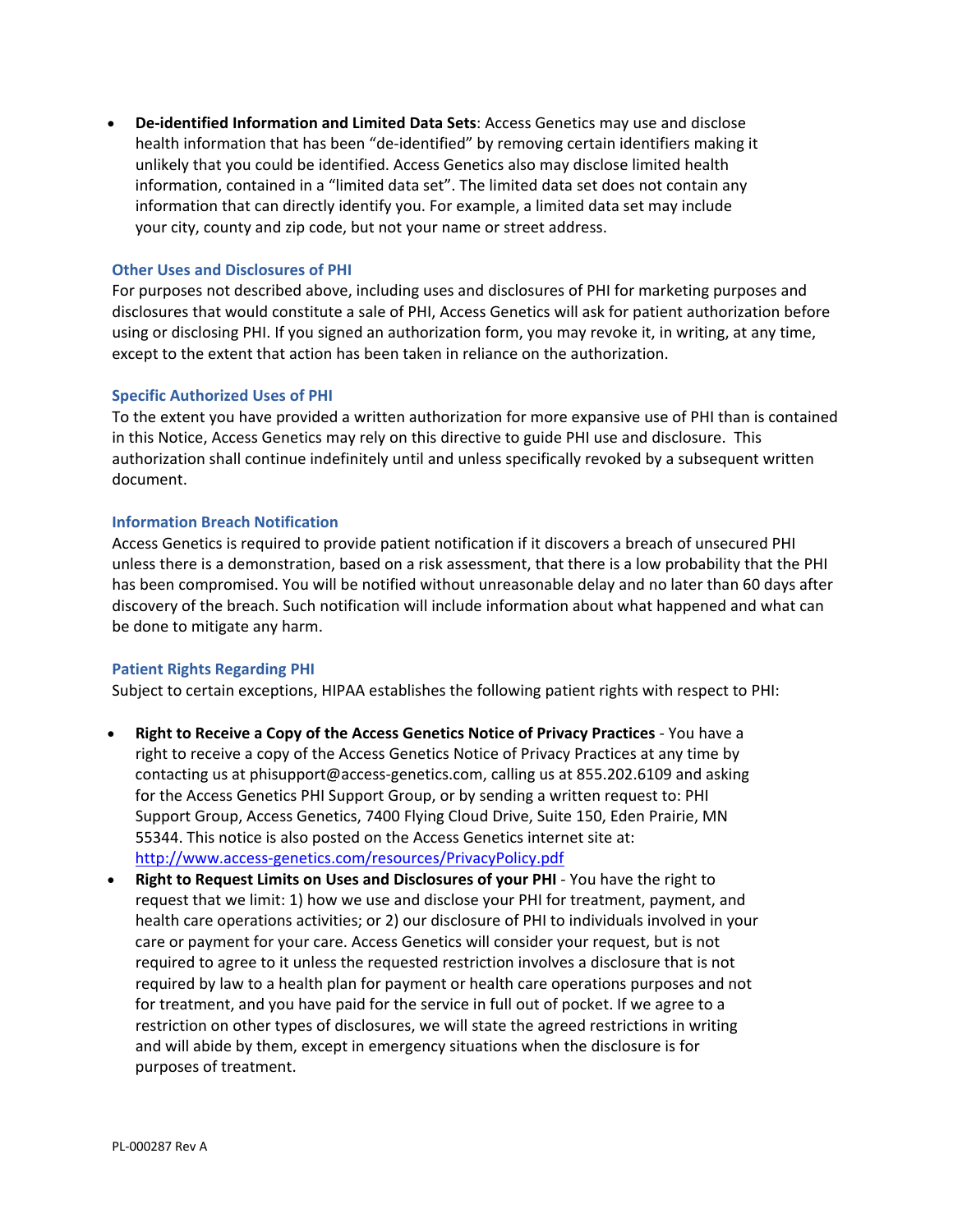- **Right to Request Confidential Communications** ‐ You have the right to request that Access Genetics communicate with you about your PHI at an alternative address or by an alternative means. Access Genetics will accommodate reasonable requests.
- **Right to See and Receive Copies of Your PHI** ‐ You and your personal representative have the right to access PHI consisting of your laboratory test results or reports ordered by your physician. Within 30 days after our receipt of your request, you will receive a copy of the completed laboratory report from Access Genetics unless an exception applies. Exceptions include a determination by a licensed health care professional that the access requested is reasonably likely to endanger the life or safety of you or another person, and our inability to provide access to the PHI within 30 days, in which case we may extend the response time for an additional 30 days if we provide you with a written statement of the reasons for the delay and the date by which access will be provided. You have the right to access and receive your PHI in an electronic format if it is readily producible in such a format. You also have the right to direct Access Genetics to transmit a copy to another person you designate, provided such request is in writing, signed by you, and clearly identifies the designated person and where to send the copy of your PHI.
- **Right to Receive an Accounting of Disclosures** ‐ You have a right to receive a list of certain instances in which Access Genetics disclosed your PHI. This list will not include certain disclosures of PHI, such as (but not limited to) those made based on your written authorization or those made prior to the date on which Access Genetics was required to comply. If you request an accounting of disclosures of PHI that were made for purposes other than treatment, payment, or health care operations, the list will include disclosures made in the past six years, unless you request a shorter period of disclosures. If you request an accounting of disclosures of PHI that were made for purposes of treatment, payment, or health care operations, the list will include only those disclosures made in the past three years for which an accounting is required by law, unless you request a shorter period of disclosures.
- **Right to Correct or Update your PHI** ‐ If you believe that your PHI contains a mistake, you may request, in writing, that Access Genetics correct the information. If your request is denied, we will provide an explanation of the reasoning for our denial.

# **How to obtain a copy of your PHI:**

- 1. Ask for a courtesy copy at the time your specimen is collected at your ordering provider's office.
- 2. Complete the Access Genetics Patient Protected Health Information Request Form.
- 3. Contact the PHI Support Group at 855.202.6109 or by e‐mail at phisupport@access‐genetics.com.

#### **How to Exercise Your Rights**

To exercise any of your rights described in this notice, you must send a written request to: PHI Support Group, Access Genetics, 7400 Flying Cloud Drive, Eden Prairie, MN 55344. Except, patients may update insurance and/or billing information by contacting the Patient Billing Department using the phone number indicated on your billing statement.